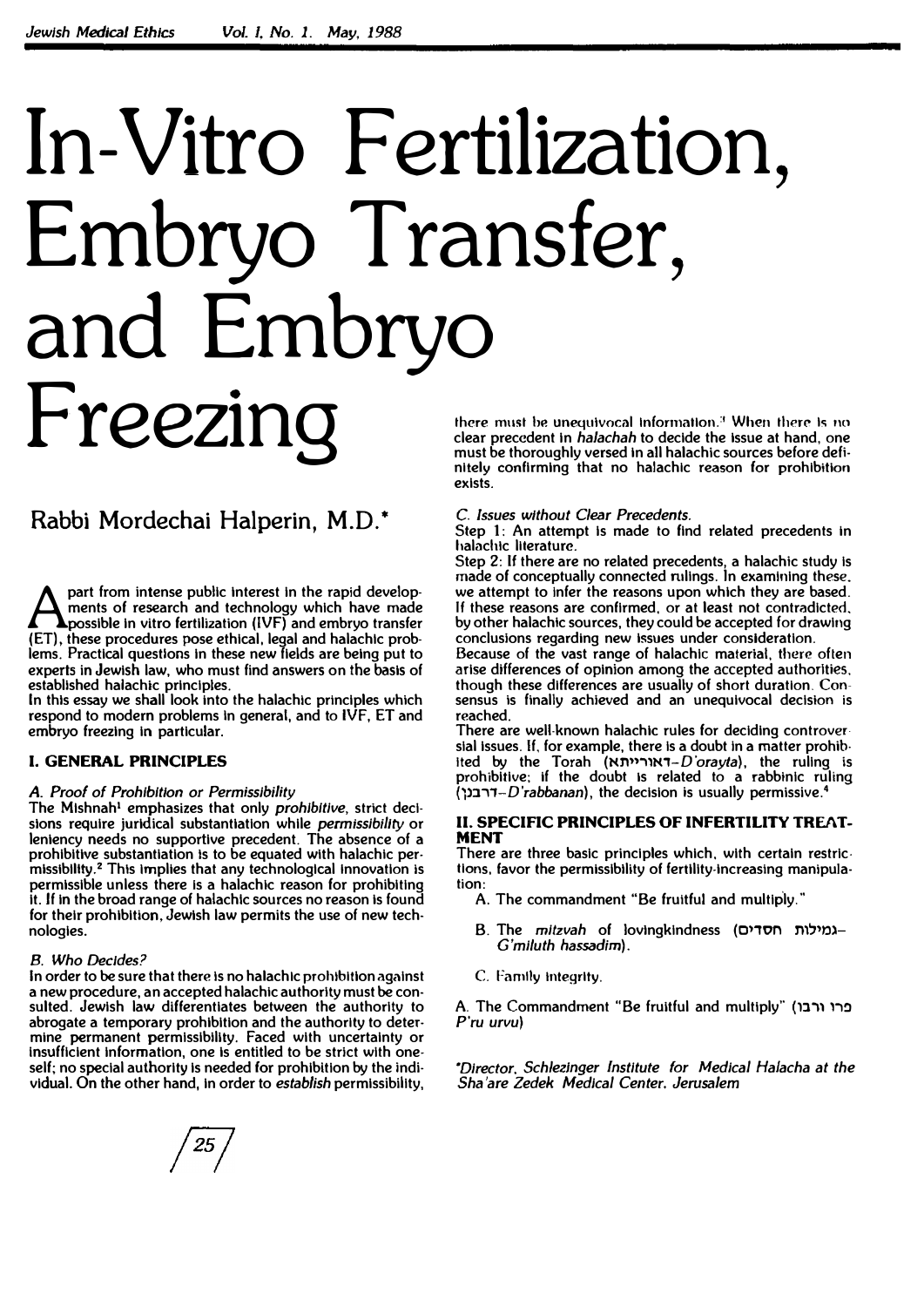This commandment, the first in the Torah, Is hased on the verse: "Be fruitful and multiply and replenish the earth," In halachic literature the fulfilment of this command is considered of greatest importance<sup>6</sup> because the fulfilment of all other commandments depends on it. One of the reasons behind it Is "God's will that the world be populated," as Isaiah said: "I le did not create it as a waste, but formed it for habitation.' **7** 

Despite the importance of this commandment. Halachah does not permit *indiscriminate* multiplication of genetic off. spring to enhance the biological efficiency of natural increase. On the contrary, a system of laws and marital restrictions (laws of incest)8 limiting sexual activity to a closed family framework emphasizes not only the dissemination of biological genes. but also the equally Important transmission of cultraditions from generation to generation.**9· 10** 

Thus any increase in fertility is evaluated not only by its capacity to increase the number of offspring. but also by the effect

It may have on the continued existence and adequate functioning of the family nucleus that hands down cultural content to following generations,

B. Personal Suffering and the Commandment of Lovingkindness

In cases of personal suffering we are duty bound to practice the *mltzvah* of *G'mllut hassadlm* which originates in the verse "Love thy neighbor as thyself."**<sup>11</sup>**Accordingly, one must use one's possessions,<sup>12</sup> physical strength<sup>13</sup> and talents<sup>14</sup> in order to lessen the suffering of one's fellow man.

Obviously, a childless couple is within this category and there exists a clear obligation to assist them **in** every permissible way, as long as no one else is thereby harmed. 15 Therefore, if manipulation of fertility brings into the world offspring which may be legally or otherwise seriously handicapped, such foreseeable harm and suffering of the progeny stand in contraindication to the *G 'milut hassadim* that may be relevant to the parents.

#### C. Family Integrity

Domestic peace and the integrity of the family are extremely important in Jewish law. In order to restore good relations and mutual trust in the event of serious marital difficulties, the Torah sometimes permits the actual erasure of the holy name of God. **<sup>16</sup>**

This may tip the scales in favor of leniency<sup>17, 18</sup> when there ls halachic uncertainty constituting a real obstacle to permissibility.

#### Ill. HALACHIC PRINCIPLES CONCERNING IVF PROCEDURES

In the light of the three principles elaborated in the previous section we shall examine halachic attitudes towards:

- A. IVF  $+$  ET as solution to the problem of infertility in lawfully wedded couples.
- B. IVF  $+$  ET with sperm donated by a third party to a married woman  $(IVF\cdot Ds)$ .
- C. IVF + ET with an oocyte donated from a third-party donor (IVF-Do).
- D. Freezing of embryos.

A. IVF  $+$  ET for Lawfully Wedded Couples.

This procedure has seven steps:

- I. Collection of semen.
- 2. Extraction of oocyte.
- 3. Artificial capacitation of spermatozoa.
- 4, In vitro fertilization.
- 5. Transfer of the fertilized ovum to a medium in which it can develop and divide.
- 6. Freezing of fertilized ova.<sup>19</sup> (This step is not essential, but it Increases the efficiency of the procedure and the chances of its success).
- 7. Implanting of the embryo in the uterus **(=** ET). **<sup>20</sup>**

Jewish law deals with both the permissibility of the procedure itself and the legal status of the IVF offspring. Although these are separate issues. there is a close connection between the legal status of the offspring and the attitude towards the procedure as such.

Artificial insemination using the husband's semen (AIH). an issue which has been dealt with at length in recent responsa literature,2**1** is also relevant to this discussion.

Is a child born as a result of technical manipulation (without normal sexual relations) recognized by Jewish law as the child of his biological parents? This question is Important in Jewish law because genetic kinship and legal kinship do not always correspond. For example, If a gentile family converts to Judaism. the legal bonds between parents. children. brothers, and sisters are severed in accordance with the dictum: "One who converts to Judaism is like a newborn babe. "**22** This applies to a variety of laws. The act of conversion creates a situation in which the genetic relationship is severed in the eyes of ,Jewish law.

The converse is also possible. If human parthenogenesis is ever demonstrated<sup>23</sup> and a married woman bears a parthenogenetic daughter, it is possible that Jewish law would recognize a father-child relationship between the husband and the parthenogenetic child although there be no genetic bond between them.**<sup>24</sup>**

Although experts in Jewish law are divided in their attitude toward the paternity of offspring resulting from AIH. the majority would probably concede legal paternity to the biolog ical father.2"

Nevertheless, even among those who recognize the paternity of AIH offspring, there are some who reject this legal relationship in the case of an IVF offspring.<sup>26</sup> The lack of recognized paternity not only affects laws of inheritance. lineage, and support, but also bears directly on the genetic father's fulfilling the commandment to be "fruitful and multiply."<sup>5</sup> Noncompliance with this commandment nullifies one of the important principles which favor IVF. For this reason Rabbi E. Waldenberg totally forbids IVF, though he approves AlH under certain conditions.<sup>26</sup>

On the other hand, R. Ovadiah Yosef permits IVF when there is no other way of fulfilling the commandment to be "fruitful and multiply."<sup>27</sup> His colleague, R. S.Goren, agrees with him in an unpublished statement, $28$  and R. A. Nebenzahl is of a similar opinion.<sup>13</sup> Domestic happiness and integrity of the family were weighty factors in favor of this procedure.

The halachic aspects of the seven steps of the  $IVF + ET$ procedure are as follows:

#### *Step 1 Collection of Semen:*

Collection of semen by masturbation presents a halachic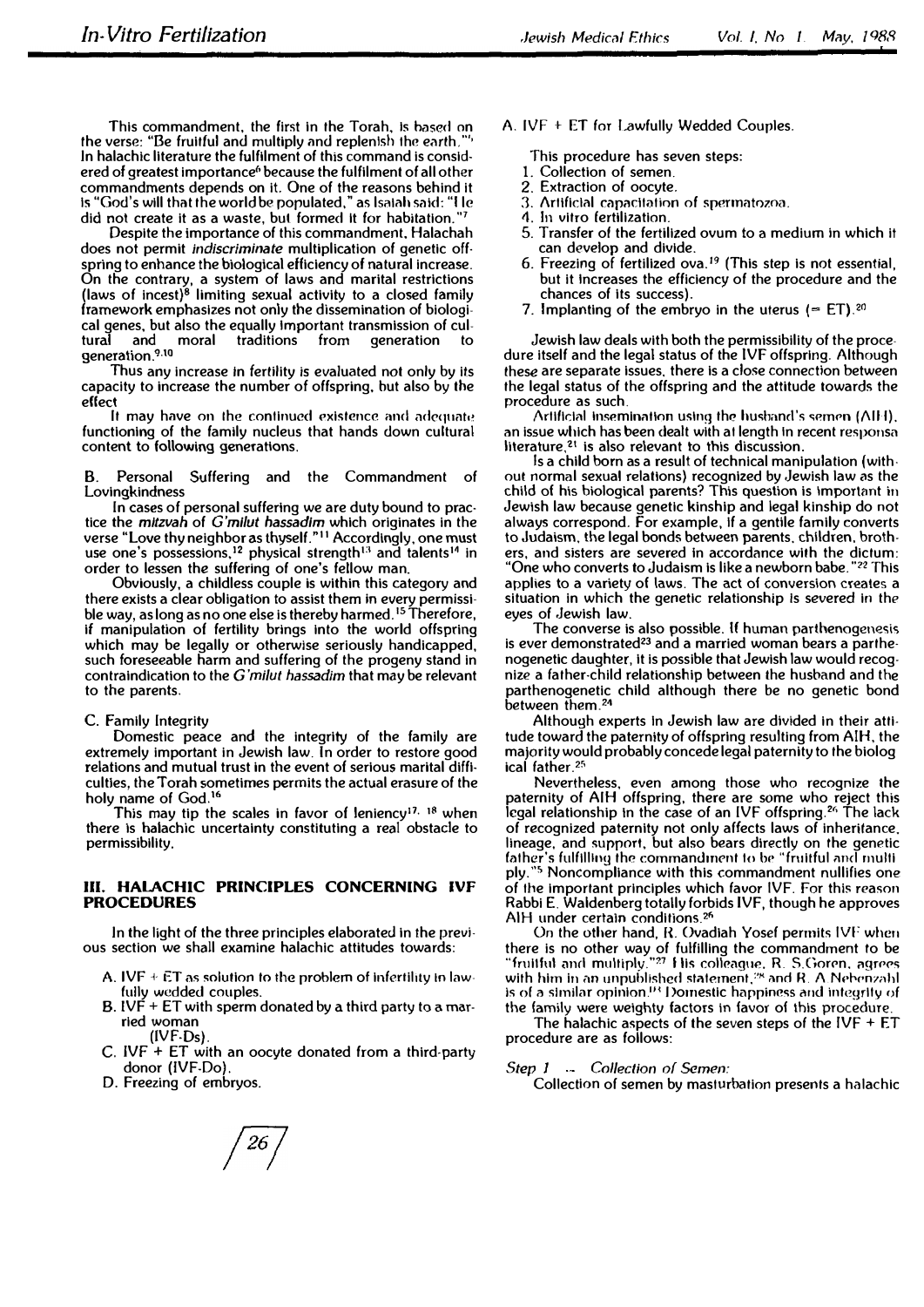

problem because of the prohibition of onanism.<sup>29</sup> This probtern applies equally to AIH. The most acceptable halachic means of obtaining semen is by postcoital collection, since the purpose of the act is to bring children into the world, not the mindless spilling of seed frowned upon by the Torah.<sup>30</sup> Some halachists would permit other methods, classified by degree of acceptability,**31** whenever postcoital collection is Impossible.

#### *Step 2* - *Extraction of Oocyte:*

There is no basis for halachic opposition to the extraction of an oocyte, for there Is no prohibition against destroying an oocyte.**32** However. Jewish law is opposed to anynonessential surgical procedure because of the possible risk entailed. **33** This latter consideration would be waived in favor of the duty to be "fruitful and multiply," just as it is waived during pregnancy, where the risks are such that a prayer of thanks (הגומל ברכת) must be recited after the safe delivery of the baby.<sup>34</sup> This halachic consideration of reducing risk as much as possible also requires that a less drastic procedure be utilized in preference to one that entails a greater risk. Therefore, it is halachically preferable to remove the oocyte by ultrasonically quided puncture,<sup>35,36</sup> rather than perform a laparoscopy.

#### *Step 3* - *Capacitation:*

There is nothing halachically forbidden concerning the preparation of the semen, since the whole procedure is aimed at improving the chances of fertilization. For the same reason there is no halachic problem with regard to the actual fertilization *(step* 4) or the nourishment of the fertilized egg *(step* 5).

#### *Step 6* - *Embryo Freezing:*

Freezing of the embryo is not essential for the success of the procedure, but it does increase the chances of an !VF attempt per surgical recovery.**37** It also allows the use of several withdrawn oocytes by fertilizing them at one time, so that in case of failure

they can be used one after another with better timing and preparation. A foreseeable legal question involves the law of primogeniture. If the freezing were to extend over a long period, and in the meantime a child were born from sperm taken from the father at a date later than that of the first sperm, which would be the "firstborn" for purposes of inheritance, the first *embryo* or the first *born?* Jewish law is clear on this. The moment of birth is paramount, not the date of fertilization. $^{38.39}$  Though a different opinion is cited in the literature, $^{40}$ the definitive ruling remains unaltered.<sup>38. 39</sup>

#### *Step* 7 - *Embryo Transfer:*

There appears to be no halachic problem in ET, even according to those who hold that !VF offspring are not recognized as the legal children of their biological parents. Accord-Ing to these scholars, an embryo transplant leads, legally speaking, to the birth of a parentless child. just as in the case of conversion of an infant together with its family.

#### *The Problem of the Reliability of the Medical Establishment*

Even those who sanction IVF-H (husband) stress the problem of the trustworthiness of the medical establishment. Basing themselves on their own experience, some claim that the medical establishment is not to be trusted, and that the more IVF-H is performed, the greater the likelihood of IVF-D (foreign donor), as was the case In artificial insemination, which began as AIH and led to AID. One of the most outspoken authorities on this subject is R. E.Y. Waldenberg**<sup>11</sup>**who is today held to be one of the leading halachic experts on issues of modern medicine.

#### **IV. IVF·D (from foreign [third party] donor)**

In recent years many lengthy discussions have been devoted to the ethical and legal aspects related to AID for childless couples. The discussions focus on two issues:

A. Is AID halachically permissible, or is it adultery?

B. What is the status of AID offspring?

All halachic experts agree that artificial insemination using the semen of a Jewish donor (other than the woman's husband) is forbidden;**21** it is only the severity of the prohibition which is debated. Some hold that AID constitutes adultery and ls thus strictly forbidden by the Tornh.**42** Most experts. however. hold that the prohibition Is based primarily on legal ramifications relating to the birth of an AID offspring.

Some authorities would permit AID if the donor were a non-Jew, thereby eliminating some of the most important legal complications concerning the personal status of the off. spring.<sup>43</sup>. **14** 

The personal status of the AID offspring presents a serious problem, even for those who hold that AID does not constitute adultery and that the debatable issue is whether the AID offspring is a *mamzer* (ממזר) according to the criteria of Jewish law.

Jewish law severely restricts the prospects of marriage of a rnamzer. **45** This is a serious functional handicap from social and judicial points of view.

At the *root* of this debate is the determination of which of the following two factors creates the *mamzer* status referred to in the Torah:**<sup>46</sup>**

- 1. The *act of prohibited intercourse* that leads to the birth of the child.<sup>47</sup>
- 2. The *birth* of a child sired by a genetic father who is other than the mother's husband,**48** so that the child is a product of a prohibited<sup>49</sup> genetic union.<sup>43</sup>

According to the **first** proposition, the AID offspring is not a *mamzer* if there was no *act of proMbited intercourse.*  while on the basis of the second proposition the AID offspring is a *mamzer.* This halachlc dispute creates a situation of "doubtful mamzer."<sup>50</sup> Hence the accepted halachic prohibi tion of AID in lsrael.**43· 44** 

Compared with the complex legal status of AID offspring, the IVF offspring is in a better position. The reason for this is the clear distinction between donor *sperm* being injected into the uterus and an *embryo* being implanted there  $(IVF-D + ET)$ . Some halachists hold that AID is included in the prohibition "Thou shalt not lie carnally with thy neighbor's wife to defile thyself with her. " **<sup>51</sup>**However, IVF-D  $+ E$  involves the implantation of an embryo, which is nowhere cited as forbidden. But there are still two questions which must be answered:

- 1. Is fertilization by the semen of a third-party donor permitted?
- 2. What is the personal status of the IVF-D + ET offspring?

Although It is difficult to equate test-tube fertilization with an act of adultery (even if this Involves IVF-D), there may still be legal prohibition against In vitro fertilization of the oocyte of a married woman with a third-party's sperm.**<sup>52</sup>**This implies that even if it be forbidden to perform IVF-D on an oocyte of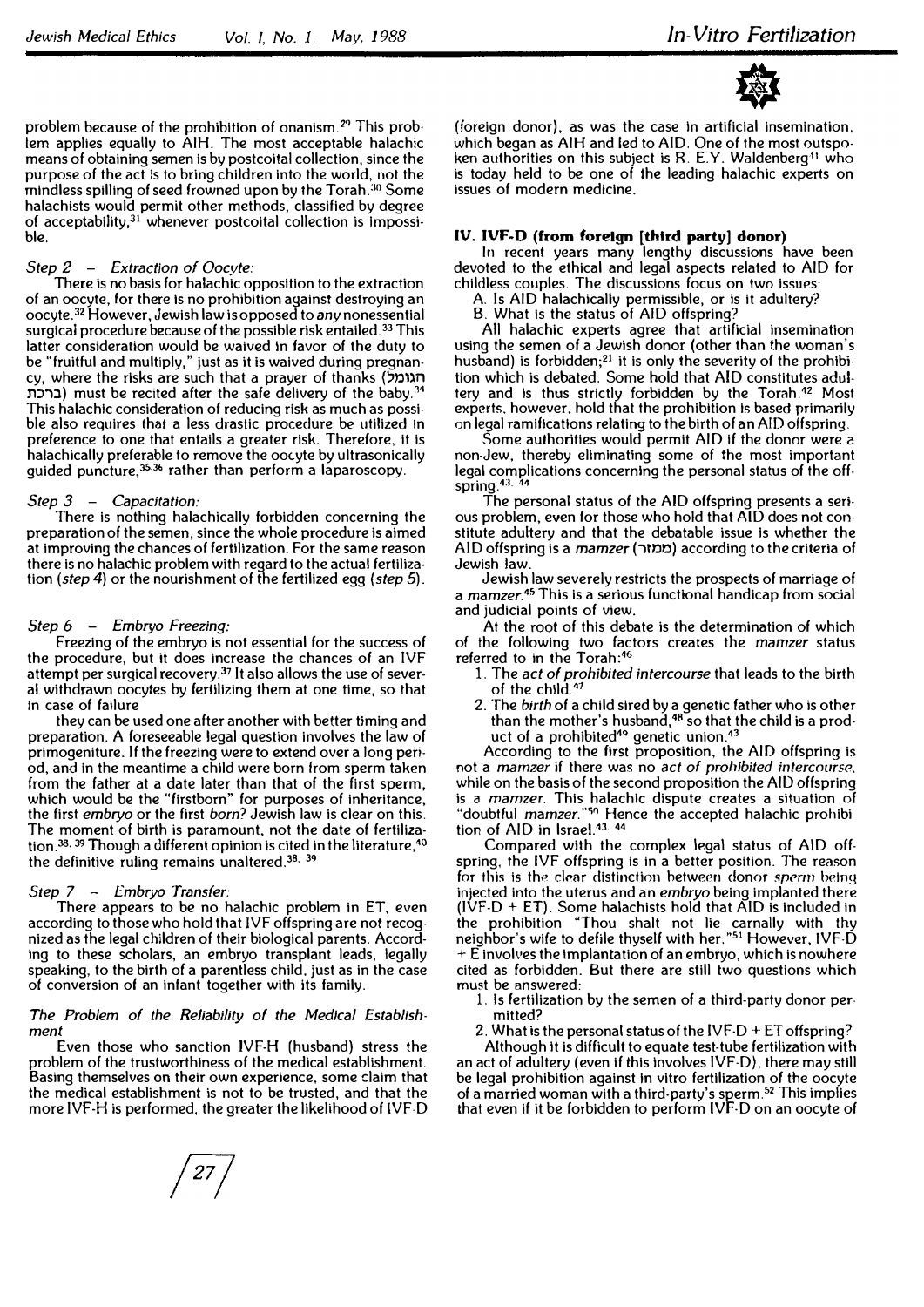

a married woman, the same prohibition would not affect an unmarried woman.

Once fertilization has taken place, there is no reason not to implant the embryo, as long as the possibility of *mamzer*  status is excluded. Obviously, if the offspring would be a *mamzer* (e.g. if the oocyte were fertilized by sperm of an incestuous relative), it would be morally and legally unjustifiable to perform IVF-D, as the embryo carried in the womb for nine months would *be* born an unfortunate creature.

The personal status of an IVF-D offspring of a married woman is of interest. Those scholars who say that there is a parental relationship in  $IVF + ET<sub>1</sub>$ <sup>53</sup> and that the biologic father is thereby fulfilling the *mitzvah* of "be fruitful and multiply," may also regard the IVF-D oHsprlng as a mamzer **If lt** Is true that the AID offspring Is a *mamzer.<sup>51</sup>*On the other hand, scholars who take a stricter position, holding that there is *no* parental relationship in !VF according to the *halachah,26-* **55** may thereby be giving the IVF-D offspring an advantage. If there is no kinship, the offspring cannot be regarded as the product of a forbidden union and is thus at least as acceptable as the progeny of sperm of a non-Jew fertilizing an ovum of a married Jewess. In such a case, the paternity of the non· Jewish genetic father Is not legally recognized, while the status **of** the offspring could be **that of** a Jew, almost without restrlctions.<sup>56</sup>

*Halachah* so far has not reached definitive conclusions on these fundamental Issues. Arguments can be found for both sides, so that for the time being they still remain open question. However. one practical conclusion is obvious. If we must choose between AID and IVF-D in the case of a married woman, the latter ls preferable from the standpoint of *hala*chah.

#### **V. IVF** + **ET WITH OOCYTE FROM THIRD-PARTY DONOR (IVF-Do)**

The donation of an oocyte raises two problems:

L If the donor is a married woman (which is more practical for the gynecologist, because when a married woman Is 'treated with drugs to stimulate ovulation preceding IVF-H, there is usually a surplus of oocytes available for fertilization, without the need for further operative procedure), is it permitted to fertilize her oocyte with sperm other than that of her husband, as discussed in the previous chapter?

2. The fundamental problem is that of establishing who, according to *halachah,* is the mother. Is it the genetic mother or the nutritional (surrogate) mother? Or, perhaps, there is no legal mother. Or, perhaps, both are considered to be mother. (The possibility of two legal mothers for one child need not be related to the halachic rules of IVF-Do. There can even be two genetic mothers if two fertilized oocytes of two different women are joined, and the resulting chimera combines the genetic components of both.)

The Babylonian Talmud**57** discusses the firstborn of a kosher animal: "Two wombs were combined and [the embryo] left one and entered another." The question whether the offspring is considered the firstborn only of its genetic mother, or whether it is also considered the firstborn of the host mother, remains unsolved in the Talmud. This might mean that the genetic mother is surely to be considered the legal mother and that the Talmud expresses doubt only concerning the status of the host mother. On the other hand, the talmudic discussion could be dealing with a specific issue of

*bechorot* (firstborn) without relation to the issue of motherhood that concerns us here.

Among present-day halachists, too, there is heated discusslon. R. S.Goren tends to regard the genetic mother as the only legal mother for all Intents and purposes, but no consen sus has yet been reached.<sup>58</sup> This creates serious problems, especially if the genetic mother and host mother are of different religions. Since *ha/achah* must prohibit BIVF-Do In cases of doubt,� no oocyte may be donated when the physiologic and genetic mothers belong to different rellgions,<sup>5</sup> **<sup>q</sup>**even if the oocyte donor is an unmarried woman.

A detailed discussion of the outcome of !VF-Do by a donor of another religion would require the analysis of tal mudlc texts beyond the scope of this article.

#### **VI. EMBRYO FREEZING**

As we have already mentioned, there is no halachic injunction against freezing embryos. Even if it should become possible to freeze living persons without causing death, there would be no direct halachic prohibition, apart from taking of unnecessary risks $33$  or intentionally producing a state of continuous sleep In which one cannot perform one's religious dutl€'s. However. If freezing **Is** carried out to preserve life **or** to cure serious illness, there Is no reason to forbid It. As we stated at the beginning of this article, if there is no reason to forbid a certain procedure, It is lmplicltly permitted.

The status of a person during freezing, when physiological systems are not operating (the cardiovascular system, the nervous system and all the other cells of the body} is halachically important. Is the patient legally alive or dead (temporarily)? Based on other parallels in *halachah,* the answer Is simple. As long as an unconscious person can naturally recover, he is held to be "alive."<sup>60</sup> This means that a frozen person who can be unfrozen and brought back to a normal physiological state, is considered to be "alive" according to *ha/achah.* 

If the object of freezing an embryo is to increase the chances of success of an IVF attempt per surgical recovery and to develop normally towards birth, there should be no objection. If the freezing is performed for other reasons, such as research, the matter would depend on the halachic status of the embryo during the first forty days after fertilization. During this period, until the completion of organogenesis (on the 41st day, according to Jewish law), the embryo is considered "just {ordinary?} water"<sup>61</sup> with respect to certain laws. If this is accepted, then the matter is easily settled. "Water" may be frozen, as studies of the same nature may be performed on human semen.<sup>62</sup> However, the status of the embryo during its first forty days is not necessarily so simple.<sup>63</sup>

The problem which arises from  $IVF + ET$  after the death of one or both of the parents<sup>64</sup> is similar to that which arises from the use of sperm from a deceased husband in artificial insemination of his widow. Those who permit AIH in the case of a lawfully wedded couple would find it difficult to argue against AIH after the husband's death or against the freezing of an embryo after IVF for implantation after the father dies.<sup>6</sup>

This raises an important halachic problem associated with the *mitzvah* of bearing children. If a man dies without issue, but leaves a frozen embryo (or frozen semen) which is implanted in his widow's uterus, resulting in a live birth. has the deceased fulfilled the *mitzvah* or not? The answer would depend upon the moment at which a person is held to fulfil the commandment "be fruitful and multiply." If one fulfils the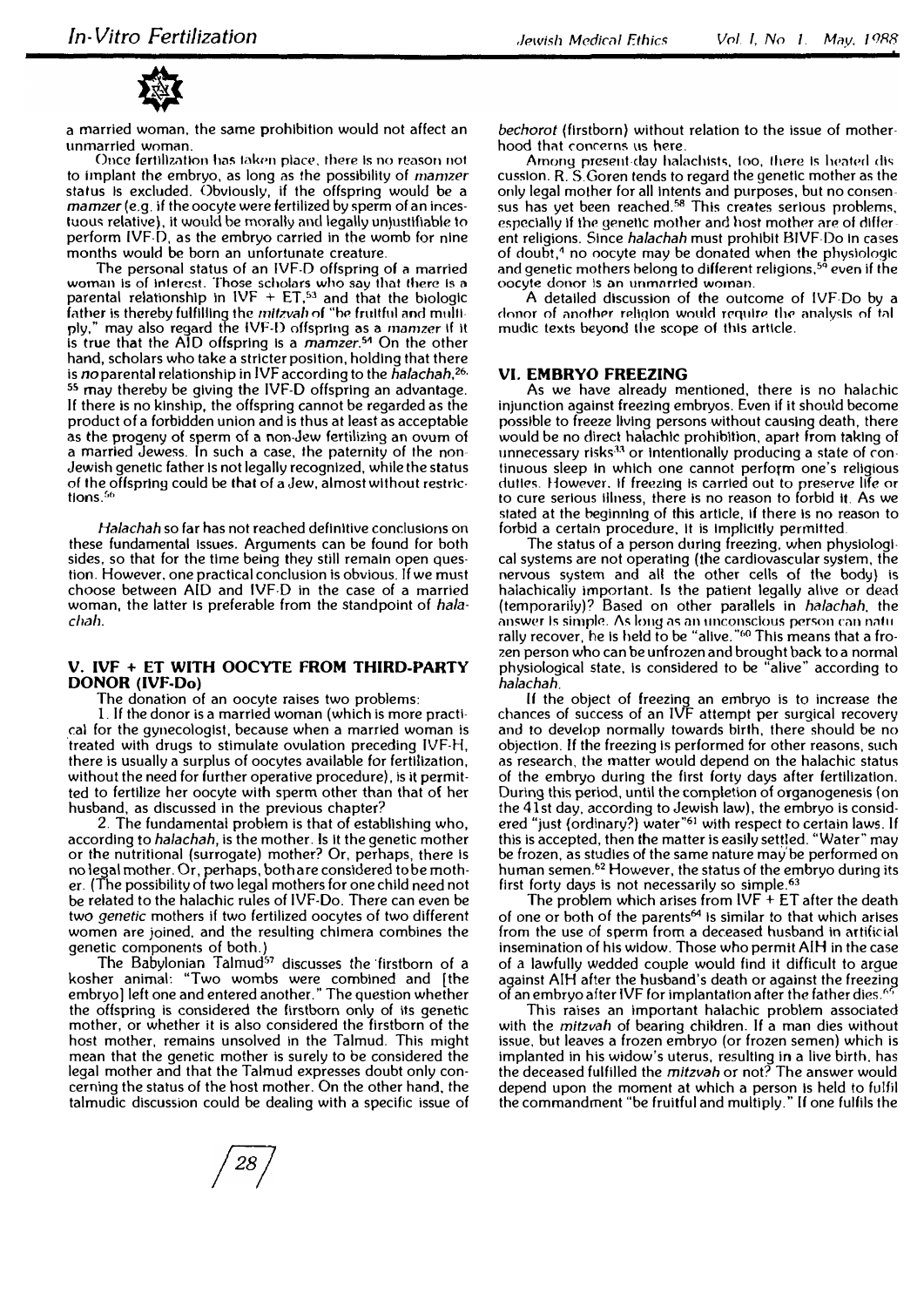*mitzvah* only at the time of birth,<sup>66</sup> then it cannot be fulfilled after death $67.68$  (and the same is true for the birth of a natural son after the father's death). But if one fulfils the command· ment at the moment of fertilization, then the commandment is performed by the IVF during the father's lifetime, on condition that a live child is subsequently born. According to this view implanting the embryo into the uterus of the widow would conform to the requirements of the commandment, whereas AIH with frozen semen of the deceased husband would not conform. If one performs the mitzvah by providing semen, **69** there would be Incentive for ET as well as using frozen semen for AJH after the death of a childless man. These approaches would only be acceptable to those halachic scholars who permit AIH or IVF·H as pointed out In Section Ill.

# **CONCLUSION**

Jewish law contains much material directly related to the newer gynecologic technologies of AIH, AID, IVF-H + ET, IVF-Ds, IVF-Do and embryo freezing. Some of these Issues

## **References and Footnotes**

- **1.** *Yadaylm* **4, 3.**
- **2.** R. **E.Wassermann,** *Kovetz He'arot* **Yevamot 87b, sect. 67, (550).**
- 3. **Rashi,** *Beltza* **2b.**
- **4. Talmud** *Bavli Beitza* **3b.**
- 5. *Genesis* I: **18. 6.** *Sefer Hachlnnuch,* **Mitzvah 1;** *Tosafot, Bava* **Batra 13a.**
- **7.** *Isaiah* **45:18**
- 8. *Leviticus* 18:1-30.
- 9. *Genesis* **18:19,** *Deuteronomy* **6:7, 11:19. This principle is repeated many times In biblical and halachic literature.**
- 10. **Compare Jullan Huxley,** *Evolution In Action* **(New York: Harper & Brothers, 1953), p. 149.**
- **11.** *Leviticus* **19: 18.**
- **12.** *Leviticus* **25:35,** *Deuteronomy* **14:7-12.**
- **13. Talmud** *Bav/1, Sukkah* **49b.**
- **14. Rabbenu Yonah Glrondl, Sha'are** *T'shuvah* **3;13.**
- **15. Hillel the First in Talmud** *Bavli, Shabbat* **31a: "What is abhorrent to you, do not unto others."**
- **16. Talmud** *Bavli, Hul/Jn* **141a according to** *Numbers* **5:23.**
- **17.** R. **Ovadiah Yosef, Responsa Yabbla' Omer2:12** (cf. **note 18).**
- 18. **R. /\.Nebenzahl,** *Ass/a* **34 (1982), p.** 5.
- **19. C. B. Coulam, "Freezing Embryos,"** *Fertillty and5ter/llty42:2* **(1984), pp. 184·186.**
- **20. Pramlla V. Dandeker and Martin M. Quigley, "Laboratory Setup for Human In-Vitro Fertilization,"** *Fertility and Sterility* **42:1 (1984), pp. 1.11.**
- 21. A. Steinberg, "Artificial Insemination in the Light of Hala-<br>chah," Sefer Assia 1 (Jerusalem: Schlesinger Institute, 1982), **chah,"** *Sefer Ass/a* **1 (Jerusalem: Schlesinger Institute, 1982), pp. 128-141.**
- **22. Talmud** *Bavli, Yevamot* **22a.**
- **23. See U. Mlttwoch, "Parthenogenesis."** *J. of Med. Genetics* **15 (1978), pp. 165·181.**
- **24. M. Halperin, "Interpretation of Anomalous Findings In MHC** Tests and Practical Methods of Clarification," *Assia* 35 **(1983), pp. 32-37. 25. Steinberg** (cf. **note 21 above), notes 25 and 26.**
- 
- **26. R. E.Waldenberg, "In-Vitro Fertlllzatlon: a Medlcal-Halachic Discussion," Assia 33 {1982), pp. 5-13.**
- **27. Unpublished responsum. Parts of this responsum are cited in M. Drorl, "Genetic Engineering - Preliminary Discussion of Jts Legal and Halachic Aspects,�** *Techumlm* **I (1980), p. 287; the halachlc conclusion was published In A. S. Abraham,** *Lev*

are still being debated by various halachic experts. The halachic principles associated with fertility-increasing technology are discussed In Sections 1-11.

Mutual trust between gynecologists and halachic experts (as mentioned at the end of Section Ill) Is of utmost lmpor· tance in order to carry out procedures which are permissible to the religious

Mistrust not only Impedes the research but may even result in demands for major histocompatibility complex (HLA) tests to ascertain paternity prior to sanctioning marriage. The halachic validity of this test is dealt with elsewhere\_ **10. <sup>71</sup>**

*Avraham* **I 3rd ed. (Jerusalem, 1977). chapter 30, section C, note 8.** 

- **28. R. S.Goren, In an unpublished response lo** S. **M.ishlah rlaled IO November 1982.**
- 29. *Shulchan Aruch, Even Ha'ezer* **23:1-2.**
- 30. *Genesis* **38:9-10.**
- **31. See** A. **Steinberg,** *Jewish* **Medical** *Law according to Tzitz Eliezer* **(Jerusalem: Mossad Harav Kook. 1978), pp. 156 ff.**
- 32. **Rabbenu Tam, In** *Tosafot, Yevamot* 12b. **Even according to those** *rlshonlm* **who In principle disagree with Rabbenu** Tam **(see** *Talmudic Encyclopedia* **11, p.134, section 4), this does not refer to harming the oocyte. (See** *Hazon /sh, !shut* **36, c;** *Ma'adane Yom Tov, Nlddah,* **chapter 2, b.)**
- **33. M. Halperin, "Smoking A Halachic Review,"** *Ass/a* **37 (1984), pp.21-30, footnote 7.**
- **34.** A. **S. Avraham,** *Nlshmat* **Avraham,** *Orach Chawlm,* **(Jerusa· lem: Schlesinger Institute and P'rl Ha'aretz, 1984), 219a.**
- 35. **A. Lewin** et **al., "Ultrasonically guided oocyte collection under** local anesthesia: the first choice method for IVF - a compara**tive study with laparoscopy/** *Fertility and Sterl/Jty* **46:2 (1986), pp. 257-261.**
- **36. L. 1-liimlw.rger ef al., "l.ilparoscopy versus ultrasound guided** puncture for oocyte retrieval," Acta. Eur. Fertility 17:3 (1986) **pp. 195-198.**
- **37. J. Teslart et al., "High pregnancy rate after early human embryo freezing,"** *Fertility and Sterility* **46:2 (1986), pp. 268-272.**
- **38. Responsa** *Sho'ef U-meshlv* **3, no. 52.**
- **39.** R. **N.Z.Y. Berlin (-Han'tzlv mi.Volozin),** *Ha'amek* **Davar,** *Deut.* **21:15.**
- **40.** *Sefer* **Se'arat** *Eliyahu* **(Vilna, 1890) In the name of the Vilna G<1on (cited In** *Kol Eli\_vahu* **and** *Dtvre Eliya/111, Parashat l(i Teltze).*
- **41. Waldenberg** (cf. **note 26 above), p. 7.**
- **12.** R. Y.L. Zirelson, Responsa *Ma'arche Lev, Even Ha'ezer* 73 **(Kishinev, 1932), p. 138. Further sources In Steinberg** (cf. **note 21 above), note 39 and** *Tzltz El/'ezer* **13:97.**
- **43. R. S.Z. Auerbach, "Artificial Insemination," Noam 1 ( 1958). pp. 145-166.**
- **44.** R. **M.Felnsteln, Responsa** *Jggerot Moshe, Even* Ha *'ezer* **2: 11 (pp. 322-324.**
- **45.** *Mishna Kiddushln* **4: 1.3.**
- **46.** *Deuteronomy* **23:3.**